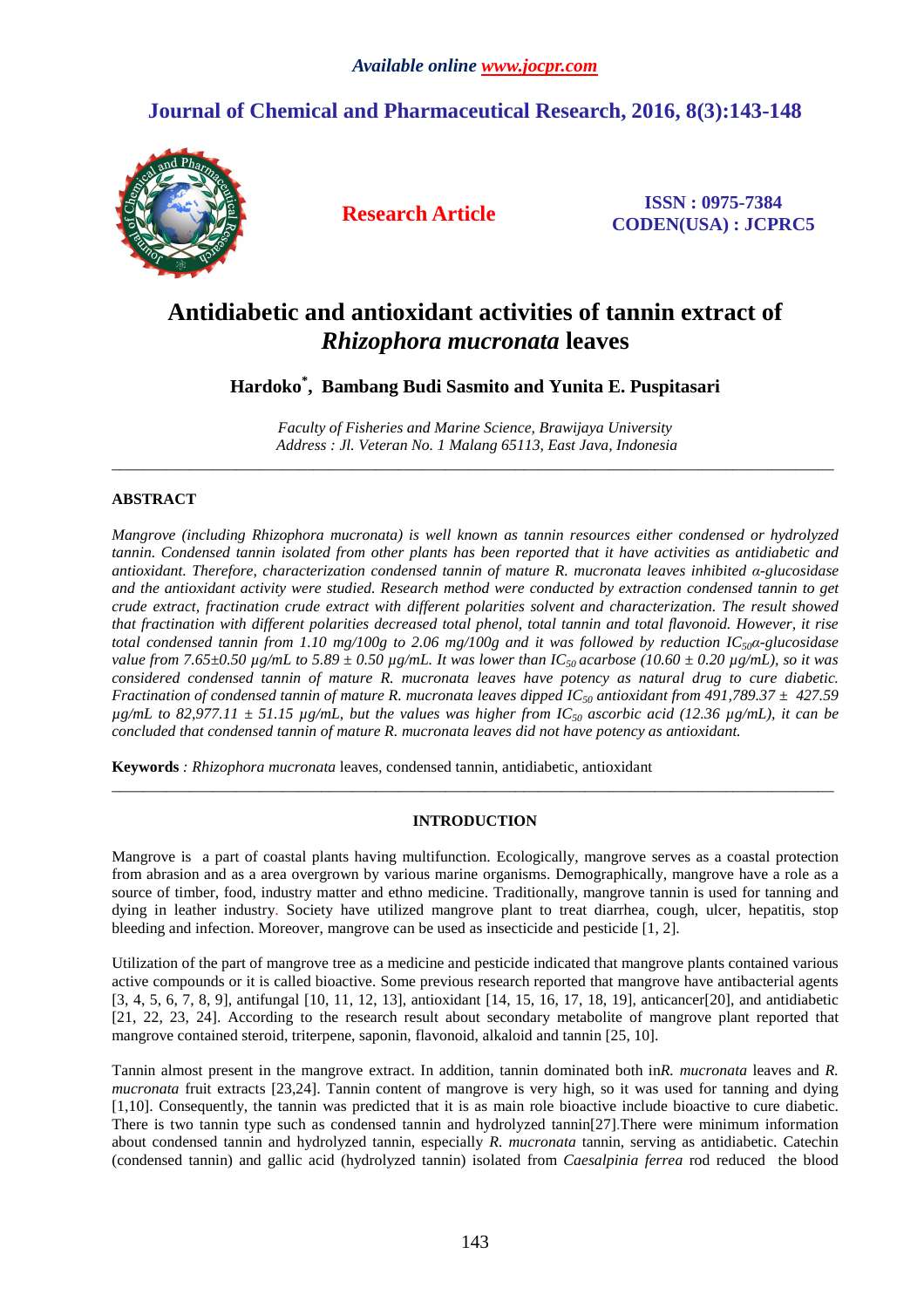glucose level of diabetic patients [28]. This research was intended to study tannin of of mature *R. mucronata* leaves for antidiabetic.

\_\_\_\_\_\_\_\_\_\_\_\_\_\_\_\_\_\_\_\_\_\_\_\_\_\_\_\_\_\_\_\_\_\_\_\_\_\_\_\_\_\_\_\_\_\_\_\_\_\_\_\_\_\_\_\_\_\_\_\_\_\_\_\_\_\_\_\_\_\_\_\_\_\_\_\_\_\_

### **EXPERIMENTAL SECTION**

### **Material**

Mature *R. mucronata* leaves were collected from mangrove areas Penunggul village, Pasuruan, East Java, Indonesia. Before the leaves had been extracted, it were dried and powdered. The material for extraction is acetone (SmartLab), aquadest (Hydrobatt), ascorbic acid, and hexane (SmartLab). KH<sub>2</sub>PO4, K<sub>2</sub>HPO4, NaOH, Bovine Serum Albumin (Calbiochem), α-glucosidase (Megazyme), Na2CO3, Substrat PNPG (Sisco Research Ltd.) were used for inhibition assay.

There were equipments used for *R. mucronata* fruit flour preparation such as plastic sheet and net. Graduated cylinder 50 mL, volumetric flask 1000 mL (Pyrex Iwaki Glass), rotary evaporator andsonicator (Branso Digital Sonifier Model 450)were used for R. mucronata fruit extraction. Futhermore, disposible cuvet 1.5mL (Brand), micropipet 10-100 µL (Socorex), micropipet 100-1000µL (Socorex), blue tip, yellow tip, white tip, test tube (Pyrex), UV-Vis (Pharo 300M) and water bath (Memmert type W 350).

#### **Preparation of** *R. mucronata***Fruit Powder**

Mature *R. mucronata* leaves were sorted based on the wholeness. Then, it were air-dried until the moisture level was approximately 5%. Dried-leaves were powdered by a blender to get leaves powder, and then it kept in the refrigerator until it was used.

# **Extraction and Fractination of Condensed Tannin**

Condensed tannin extraction was conducted based on the method [29] with modification. Mature *R. mucronata* leaves powder was measured 25 grams and 70% acetone/water (v/v) with ration 1:10 was added in the erlenmeyer. A mixture of the leaves powder and the solvent was stirred and added ascorbic acid 0.25% (w/v) to avoid oxidation. It was followed by sonication with amplitude 40 Hz for 30 minutes. The mixture was separated by a centrifuge (3000 rpm, 10 minutes) to obtain supernatant and residue. A filter paper was used to separated supernatant. Filtrat was evaporated by a rotary evaporator  $(60^{\circ}C)$ . Finally, condensed tannin crude extract would be analyzed and fractionated.

Crude extract was fractionated using a separating funnel and solvent with different polarity. Firstly, crude extract was took 5 grams and it was solved with 5 mL aquadest. The solution was inserted into a separating funnel and it was added 25 mL hexane. After it had been being shaken for 15 minutes, it should be left to form 2 layers such as water layer and hexane layer. Water layer was separated and evaporated using a rotary evaporator (60 °C, 10 minutes) to discard hexane. The extract was reacted with 12.5 mL choloroform in the separating funnel and it would be shaken for 15 minutes. After it had been left, it formed two layers such as water layer and chloroform layer. The chloroform layer should be discarded and the water layer remained in the separating funnel. Next, the water layer was fractionated with 12.5 mL ethyl acetate and it was shaken for 15 minutes. The solution would form two layers, namely ethyl acetate layer (top) and the water layer (bottom). The water layer was concentrated by rotary evaporator  $(60^{\circ}C, 5 \text{ minutes})$ . Finally, the condensed tannin fraction of mature R. mucronata leaves obtained was stored in the freezer (4°C)

#### **α-glucosidase Inhibitor Activity Assay**

α-glucosidase inhibitor activity assay of mature *R. mucronata* leaves extract was conducted by test tube method [30] with modification. An analysis was started by preparing enzyme stock solution. Enzyme stock solution was made by solving 0.1 mL α-glucosidase in 1000 mL phosphate buffer pH 7 contained BSA. The solution was inserted intomicrotube, each microtube contained 1 mL solution. To determine dilution rate, enzyme activity assay was done on the dilution rate 10x, 20x, 30x, and 40x.

In this research, the optimum activity enzyme was obtained from a stock solotion pf enzyme in dilution 20x (Table 1).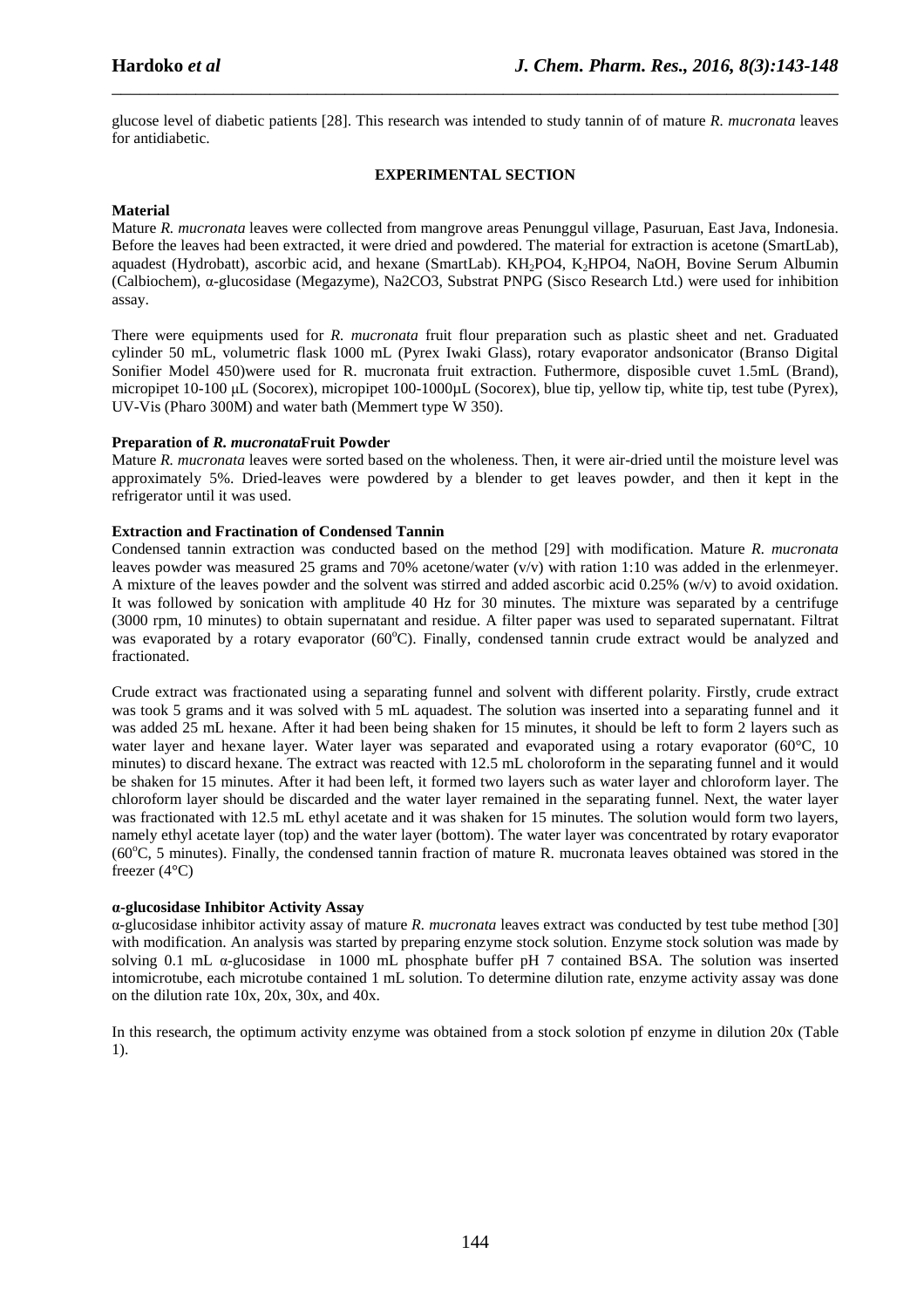|                                                          | Blank (B) | Control $(C)$ | $S_0$     | $S_1$     |
|----------------------------------------------------------|-----------|---------------|-----------|-----------|
|                                                          | $(\mu L)$ | $(\mu L)$     | $(\mu L)$ | $(\mu L)$ |
| Sample                                                   |           |               | 10        | 10        |
| <b>DMSO</b>                                              | 10        | 10            |           |           |
| Phospate buffer pH 7                                     | 490       | 490           | 490       | 490       |
| PNP-G substrate                                          | 250       | 250           | 250       | 250       |
| Incubated in waterbath (37 <sup>o</sup> C for 5 minutes) |           |               |           |           |
| Phospate buffer pH 7                                     | 250       |               | 250       |           |
| Enzyme α-glucosidase                                     |           | 250           |           | 250       |
| Incubated in waterbath (37°C for 5 minutes)              |           |               |           |           |
| Na <sub>2</sub> CO <sub>3</sub>                          | 1000      | 1000          | 1000      | 1000      |
| Absorbance 400 nm                                        |           |               |           |           |

#### **Table 1. α-glucosidase reaction system**

\_\_\_\_\_\_\_\_\_\_\_\_\_\_\_\_\_\_\_\_\_\_\_\_\_\_\_\_\_\_\_\_\_\_\_\_\_\_\_\_\_\_\_\_\_\_\_\_\_\_\_\_\_\_\_\_\_\_\_\_\_\_\_\_\_\_\_\_\_\_\_\_\_\_\_\_\_\_

The mixture consisted of 10 uL samplesolved in DMSO, 490 uL phospate buffer (pH 7), 250 uL PNP-G substrate 20 mM homogenated by vortex, and it was incubated (37<sup>o</sup>C for 5 minutes). Then, the mixture was added 250  $\mu$ L  $\alpha$ glucosidase (C and  $S_1$ ) and 250 µL phospate buffer pH 7 (B and  $S_0$ ), and it was incubated (37°C for 5 minutes). The reaction was stopped by adding 1000 µL sodiumcarbonate 200 mM.

% Inhibition was calculated with the formula  $[(C-S) / C] \times 100\%$ ; C = control absorbance (DMSO) without sample (C-B);  $S =$  sample absorbance  $(S_1-S_0)$ 

Inhibition enzyme activity presented in  $IC_{50}$  was calculated using linear regression formula, sample concentration as X-axis and % inhibition as Y-axis, in order that it was formulated Y=  $a + bX$ . IC<sub>50</sub> value was calculated by formula  $(50-a)/b.$ 

#### **Total Phenolic Content**

The total phenolics was measured by spectrophotometry and it was conducted based on Folin-Ciocalteu reaction method [31]. 0.5 mL sample extract was reacted with Folin-Ciocalteu (1:10), and it was homogenized by a vortex. The solution was left in the dark room for 4 minutes and then it added with 2 mL sodium carbonate 7.5% (w/v). The mixture was homogenized and it was incubated in the dark room for 2 hours. The absorbance of the solution was measured with spectrophotometer wavelength of 760 nm. Total phenolic was presented as milligram gallic acid equivalent (mg GAE/100g dry weight) sample.

The standard solution is gallic acid solution with concentration 50, 100, 150, 200, 250 ppm. The result of gallic acid with various concentrations was plotted in the chart with concentration gallic acid concentration as horizontal axis (X) and absorbance as vertical axis (Y), to obtain the linear equation.

# **Total Flavonoid**

The total flavonoid of the mature *R. mucronata* leaves extract was assayed based on the method described by [32]. 0.25 mL sample extract was reacted with 1.25 mL distillated water and 75 µL NaN0.5%, and it was left for 6 minutes. 150 µL AlCl<sub>3</sub>2% was added into the mixture and it was left for 5 minutes. 0.5 mL NaOH 1 M and 775 µL distillated waterwere added into the mixture and it was left again for 5 minutes. 0.5 mL NaOH and 775 µL distillated water were added into the mixture. Absorbance was measured with spectrophotometer at a wavelength of 415 nm. The total flavonoid of mature *R. mucronata* leaves extract was presented in mg QE/100 gram dry weight sample. Quercetin solution was used by 50, 100, 150, 200, 250, 300, 350 ppm. The result of various concentration analysis was plotted into a graph with quercetin concentration as the X-axis and absorbance as the Y-axis.

#### **Condensed Tannin Analysis**

Total tannin was determined [33] according to oxidative depolymerization condensed tannin reaction with butanol-HCl method. 0.5 mL extract was inserted into Hungate tubes. It was added with 3 mL butanol-HCl reagents (95:6 v/v) and 0.1 mL ferric reagent, and then it was homogenized by vortex. The Hungate tube was closed and inserted into water bath for 60 minutes (97-100°C). The tubes contained solution was chilled, after that the absorbance was measured with spectrophotometer at a wavelength of 550 nm. Blank was measured. Blank is the mixture without heating. Condensed tannin was calculated with the formula = (Absorbance a wavelength of 550 nm x 78.26 x Diluted Factor) / % Dry Matter.

#### **Antioxidant Activity DPPH METHOD**

Antioxidant activity of the mature *R. mucronata* leaves extract was assessed according to the radical scavenging using DPPH method (1,1-Diphenyl-2-2picrylhydrazyl)[32]. 1.0 mL DPPH solution 0.4 mM and 0.8 mL methanol extract sample were reacted. Control was prepared by adding 1 mL DPPH solution 0.4 mM with 0.8 mL methanol.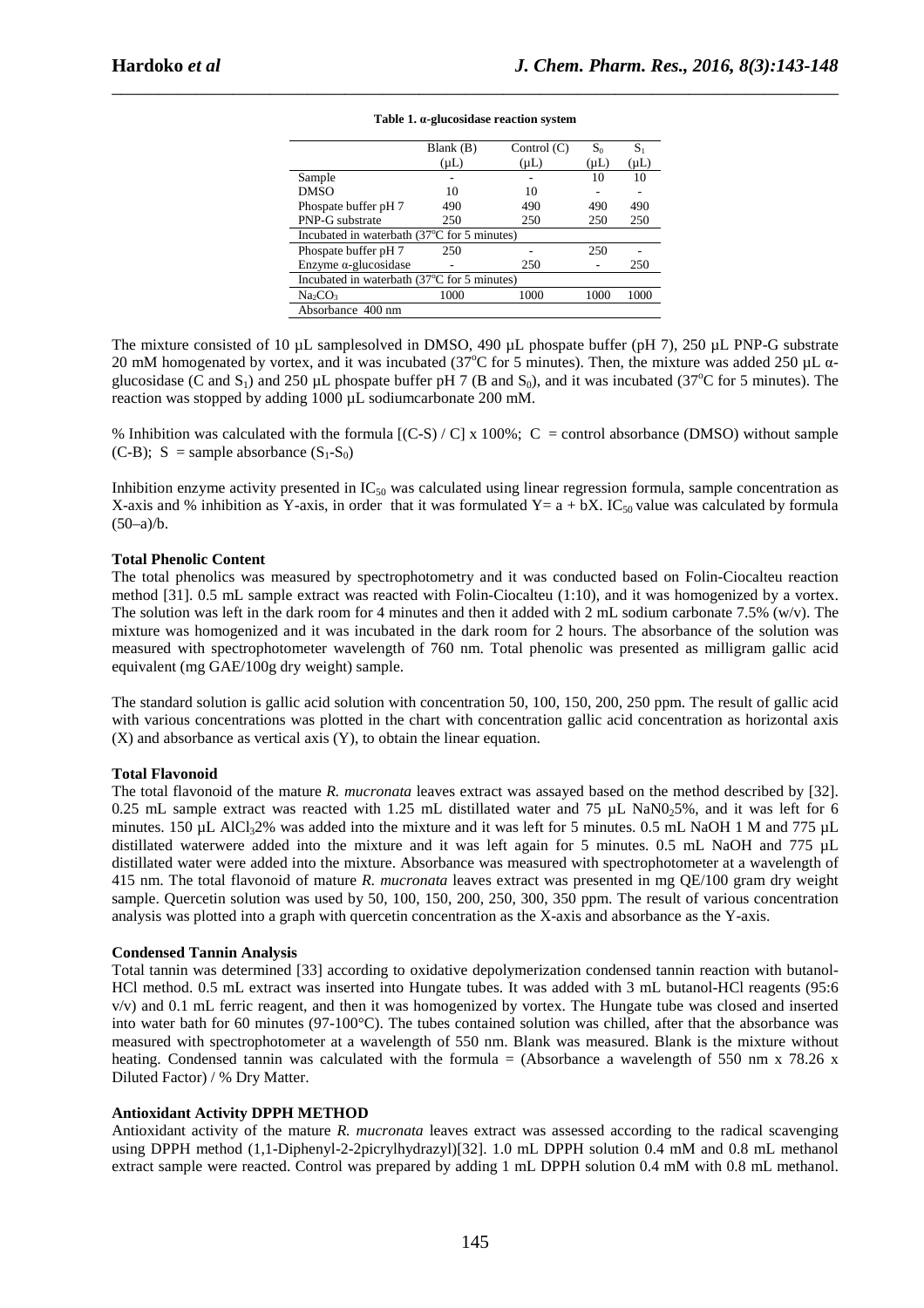Blank was used 1.8 mL methanol. The inhibition (%) of free radical was calculated by the formula = [(Control absorbance – sample absorbance) / Control absorbance] x 100%.

\_\_\_\_\_\_\_\_\_\_\_\_\_\_\_\_\_\_\_\_\_\_\_\_\_\_\_\_\_\_\_\_\_\_\_\_\_\_\_\_\_\_\_\_\_\_\_\_\_\_\_\_\_\_\_\_\_\_\_\_\_\_\_\_\_\_\_\_\_\_\_\_\_\_\_\_\_\_

Antioxidant activity presented by  $IC_{50}$  was expressed using a linear regresion equation, sample concentration as Xaxis and % inhibition as Y-axis to get Y=  $a + bX$ . IC<sub>50</sub> value was calculated using formula (50-a)/b.

### **RESULTS AND DISCUSSION**

#### **Chemical Composition and Inhibitory Activity of Mature** *R. mucronata* **Leaves Extract**

**Table 2. Chemical composition and inhibitory activity of mature** *R. mucronata* **leaves extract** 

| Parameter                                                          | Crude Extract              | Fraction              |  |
|--------------------------------------------------------------------|----------------------------|-----------------------|--|
|                                                                    | Condensed Tannin           | Condensed Tannin      |  |
| Total Phenolic (mg GAE/100g)                                       | $189,759.69 \pm 13,389.94$ | $9.378.30 \pm 223.47$ |  |
| Total Tannin $(mg/100g)$                                           | $110,000.00 \pm 11,422.01$ | $248.06 \pm 35.52$    |  |
| Total Flavonoid (mg/100g)                                          | $7.291.23 \pm 315.37$      | $87.83 \pm 11.62$     |  |
| Total condensed tannin (mg/100g)                                   | $1.10 \pm 0.00$            | $2.06 + 0.00$         |  |
| $\alpha$ -glucosidase [IC <sub>50</sub> (µg/mL)]                   | $7.65 \pm 0.50$            | $5.89 + 0.50$         |  |
| Antioxidant activity ( $IC_{50} \mu g/mL$ )                        | $491,789.37 \pm 427.59$    | $82.977.11 \pm 51.15$ |  |
| Inhibition $\alpha$ -glucosidase Acarbose (IC <sub>50</sub> µg/mL) | $10.60 \pm 0.20$           |                       |  |

As shown in Table 2,  $IC_{50}$  condensed tannin of *R. mucronata* leaves crude extract was higher than  $IC_{50}$ condensed tannin of *R. mucronata* leaves fraction. The inhibitory activity of condensed tannin crude extract towards α-glucosidase was lower than the condensed tannin fraction. It was showed that 1) separation or reduction other compounds of the crude extract enhanced condensed tannin activity to inhibit α-glucosidase; 2) less synergy among condensed tannin and other compounds inhibited α-glucosidase activity.

Furthermore, the increase of condensed tannin fraction activity in order to inhibit α-glucosidase was followed by reducing total phenolics, total tannin, total flavonoid but rising condensed tannin level. Condensed tannin such as epicatechin-(4β,8)-epicatechin gallate (B2-3′-O-gallate), epicatechin gallate (ECG) dan 2-(4-hydroxyphenyl) ethyl 3,4,5-trihydroxybenzoate (HETB) isolated from*Rhodia crenulata*have been proved as α-glucosidase inhibitor [34].

The potency of phytochemical compounds such as tannin and flavonoid against α-glucosidase activity was reported [35,36]. Condensed tannin has role as antidiabetic by inhibiting α-glucosidase[35]. In addition, tannin delay glucose absorbtion in the human intestine [37]. Flavonoid showed the strongest inhibitory effect and more specific towards α-glucosidase[36]. α-glucosidase inhibitory mechanism was expected by hydroxylation binding and ring β substitution. It would delay carbohydrate hydrolisis, glucose absorbtion and inhibit the breakdown of carbohydrate into glucose [38].

IC<sub>50</sub>of condensed tannin of *R. mucronata* leaves crude fraction reached 5.89  $\pm$  0.50 µg/mL, and IC<sub>50</sub> acarbose was 10.60  $\pm$  0.20 μg/mL. As shown in Table 2, inhibitory activities of crude extract and tannin fraction towards αglucosidase activity can be compared with the standard drug for diabetic such as acarbose. It can be seen that the potency of condensed tannin extracted from mature *R. mucronata* leaves have higher towards α-glucosidase activity than acarbose. Consequently, condensed tannin isolated from mature *R. mucronata* leaves can be considered as drug to cure diabetic patient. Moreover, the mechanism tannin as antidiabetic was the inhibition gastrointestinal enzyme and glucose transporter in the intestine [28].

Based on the antioxidant activity, fractination increased antioxidant activity. It was shown by  $IC_{50}$  values.  $IC_{50}$ condensed tannin *R. mucronata* leaves fraction was lower than IC<sub>50</sub> condensed tannin *R. mucronata* leaves crude extract. It indicated that condensed tannin *R. mucronata* leaves have potency as antioxidant. However, IC<sub>50</sub>ascorbic acid12.36 µg/mL[39,40] was lower compared to the IC50 condensed tannin *R. mucronata* leaves fraction (82,977.11 ± 51.15 µg/mL). It explained that condensed tannin *R. mucronata* leaves fraction have less potency as antioxidant.

#### **CONCLUSION**

Fractination of condensed tannin *R. mucronata* leaves crude extract with different polarity solvent reduced total phenolic, total tannin, total flavonoid but it increase condensed tannin content.

The rise of condensed tannin declined IC<sub>50</sub>  $\alpha$  glucosidase value or increase inhibition activity of condensed tannin of *R. mucronata* leaves against α-glucosidase.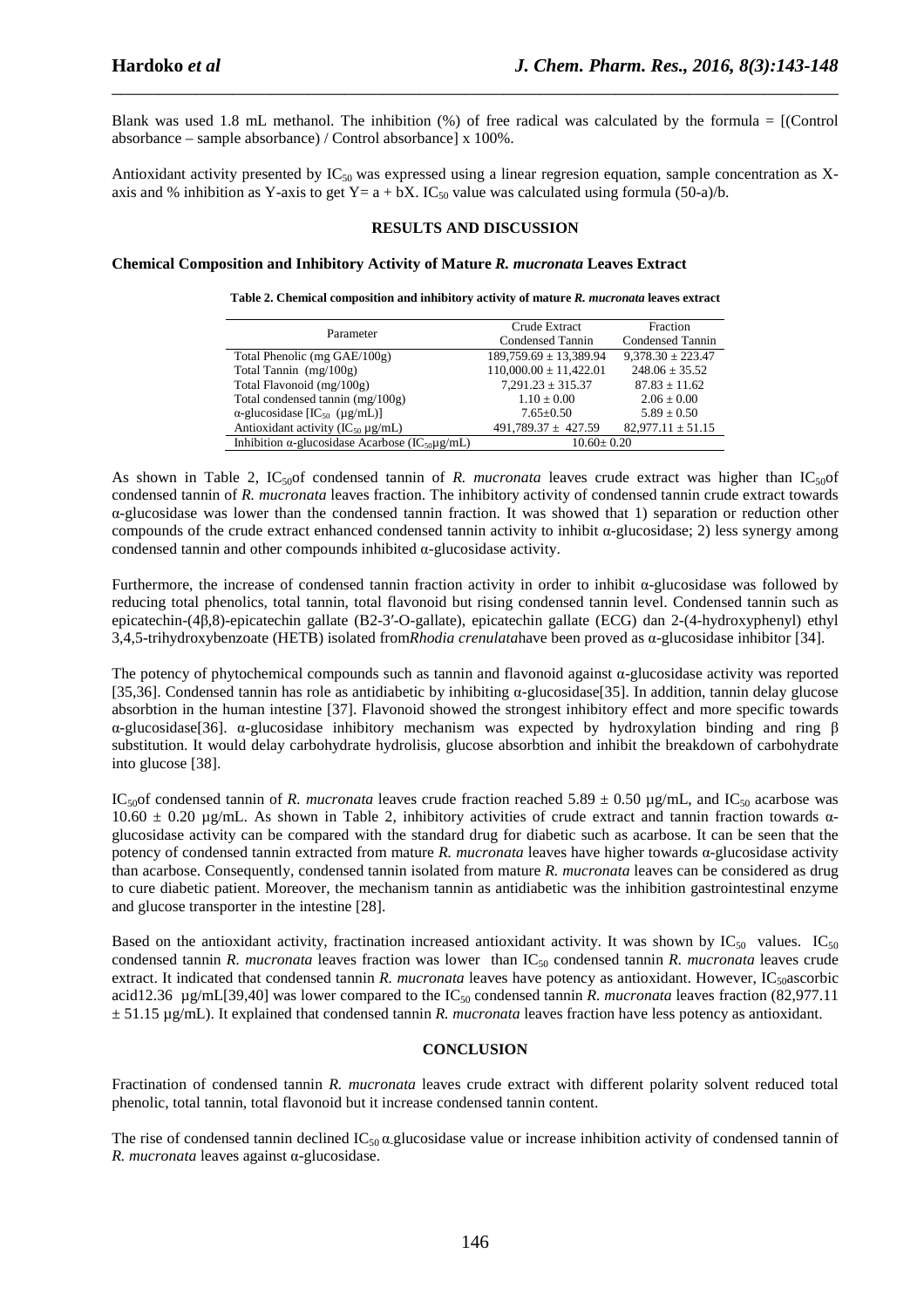IC50 condensed tannin *R. mucronata* leaves fraction was lower than IC50 standard drug acarbose, it means that condensed tannin *R. mucronata* leaves fraction have potency as natural product for antidiabetic.

\_\_\_\_\_\_\_\_\_\_\_\_\_\_\_\_\_\_\_\_\_\_\_\_\_\_\_\_\_\_\_\_\_\_\_\_\_\_\_\_\_\_\_\_\_\_\_\_\_\_\_\_\_\_\_\_\_\_\_\_\_\_\_\_\_\_\_\_\_\_\_\_\_\_\_\_\_\_

The activity of condensed tannin fraction of *R. mucronata* leaves were lower than ascorbic acid, and less potential as antioxodant.

### **Acknowledgements**

The authors would like to thank the Research Technology and Higher Education Ministry of Indonesia for funding this research through the research grant University of Brawijaya(BOPTN Universitas Brawijaya T.A 2015No.DIPA: SP DIPA-042.04.2.400072/2015).

#### **REFERENCES**

[1]WM Bandaranayake,*Mangroves and Salt Marshes,***1998**, 2, 133–148.

[2]DM Alongi,*Environmental Conservation*,**2002**, 29(03), 331-349.

[3]PD Abeysinghe,*Asian J Pharm Biol Res.,***2012**, 2(1), 79-83.

[4]P Sivaperumal; P Ramasamy; SJ Inbaneson; S Ravikumar,*World Journal of Fish and Marine Science*, **2010**, 2(5), 348-353.

[5]S Ravikumar; M Gnanadesigan,*Journal of Experimental & Clinical Medicine*, **2012**, 4(1), 66–72.

[6]V Vadlapudi; KC Naidu,*Int.J. Chem.Tech Res*., **2009**, 1(4), 1213-1216.

[7] PM Mishra; A Sree,*Asian Journal of Plant Sciences*,**2007**, 6 (1) : 168-172.

[8]MA Alam; M Sarder; MA Awal; MMH Sikder; KA Daulla,*Bangl. J. Vet. Med.,* **2006**, 4(1), 69–72.

[9]JK Patra; TK Panigrahi; S Rath; NK Dhal; H Thatoi,*Advances in Natural and Applied Sciences*, **2009**, 3(2), 241- 246.

[10] G Agoramoorthy; M Chandrasekaran;. V Venkatesalu; MJ Hsu, *Brazilian Journal of Microbiology*, **2007**, 38, 739-742.

[11] BA Behbahani; F Shahidi; FT Yazdi; M Mohebbi,*International Journal of Agronomy and Plant Production*, **2013**, 4(7), 1652-1658.

[12] B Alizadeh-Behbahania; F Tabatabaei-Yazdib; F Shahidib; M Mohebbi,*Scientific Journal of Microbiology*, **2012,** 1(7), 147-151.

[13] S Amirkaveei; BA Behbahani,*International Conference on Food Engineering and Biotechnology*, *IPCBEE,*  **2011**, 9, 185-188.

[14] A Ramde-Tiendrebeogo; A Tibir; A Hilou; M Lompo; H Millogo-Kone; OG Nacoulma; IP Guissou, Int. J. Biol. Chem. Sci., **2012**, 6(1), 328-336.

[15] D Banerjee; S Chakrabarti; AK Hazra;. Sbanerjee; J Ray; B Mukherjee,*African Journal of Biotechnology*, **2008**, 7(6), 805-810.

[16] SD Wei; HC Zhou; YM Lin, *Int. J. Mol. Sci*., **2010,** 11, 4080-4093.

[17] F Podungge; S Purwaningsih; T Nurhayati,*JPHPI*, **2015**, 18(2), 140-149.

[18] AM Jacoeb; P Suptijah; Zahidah,*JPHPI*, **2013**, 16(1), 86-94.

[19] SPS Dia; Nurjanah; AM Jacoeb,*JPHPI,***2015**, 18(2), 205-219.

[20]VV Prabhu; C Guruvayoorappan,*Immunopharmacology and Immunotoxicology*, **2011,** 1–9.

[21]VR Kannan; GS Rajasckar; P Rajosh; Vbalasubramanian; N Ramosh; EK Solomon; D Nivas; S Chandru, *American Journal of Drug Discovery and Development*, **2012**, 1-8.

[22] UE Hernawan; AD Setyawan,*Biofarmasi,* **2003,** 1(1), 25-38.

[23] Hardoko; E Suprayitno; YE Puspitasari; R Amalia,*International Food Research Journal,***2015,** 22(3), 953- 959.

[24] Hardoko; YE Puspitasari, E Suprayitno,*International Journal of ChemTechResearch*, **2015**, 8(1), 211-215.

[25]WM Bandaranayake. Economic, traditional and medicinal uses of Mangrove, Australian Institute of Marine Science, Townsville, **1999**, 23.

[26]YE Puspitasari; A Martinah; E Suprayitno,*Journal of Applied Sciences Research*,**2012,** 12: 1180-1185.

[27]SV Bhat; BA Nagasampagi; M Sivakumar. Chemistry of Natural Products, Narosa Publishing House, New Delhi, **2006,**605-610.

[28] CFB Vasconcelos; HML Maranhão; TM Batista; EM Carneiro; F Ferreira; J Costa; AG Wanderley, *Journal of Ethnopharmacology*, **2011***,* 137, 1533–1541.

[29] HC Zhou; NF Tam; YM Lin; SD Wei; YY Li,*Soil Biology and Biochemistry*, **2012,** 44(1), 113–121.

[30] S Sugiwati; S Setiasih; E Afifah,*Makara Kesehatan*, **2009,** 13(2), 74-78.

[31] H Haron; N Raob, *J. Nutr. Food Sci*., **2014**, 4, 1-6.

[32] K Dajanta; PJ Pum; W Leksing,*Interantional Food Research Journal*, **2013,** 20(6), 3125-3132.

- [33] FAO. Quantification of Tannins in Tree Foliage, FAO/IAEA Working Document, IAEA., Vienna, **2000**, 25.
- [34]YH Chu; SH Wu; JF Hsieh, *Food Research International*, **2014**, 57, 8–14.